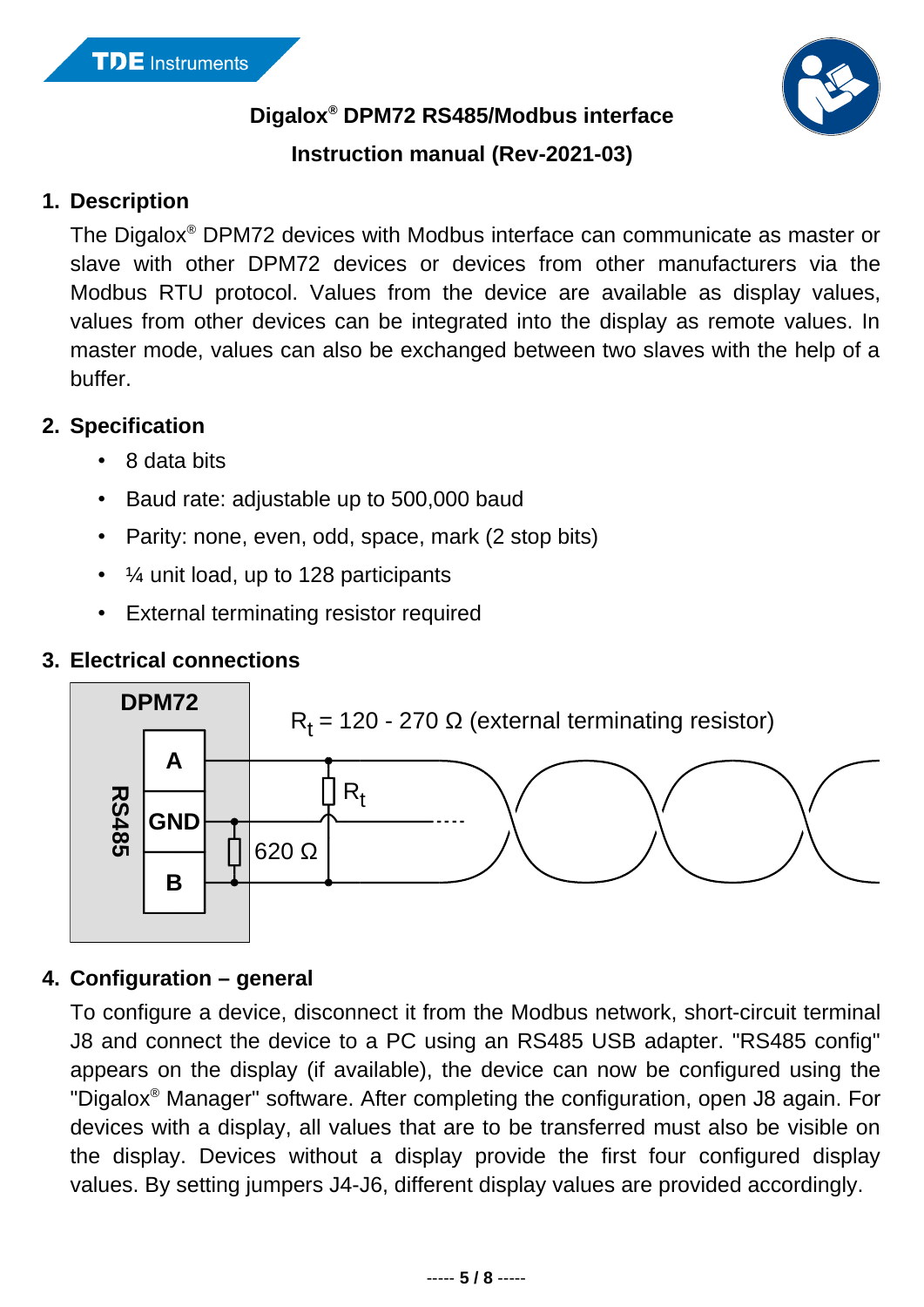### **5. Configuration – master**

In master operating mode, up to 64 actions can be defined, which the master carries out periodically. They allow read or write access to the Modbus registers of the slaves. A delay between the messages can be set via the master delay parameter in order to ensure compatibility with slower slaves.

#### **6. Byte order**

By default, the devices transmit the values in the byte order 21436587. A different byte order can be selected for the slave operating mode. The master operating mode allows the byte order to be set for each action.

### **7. Modbus register**

| <b>Address</b><br>(hexadecimal) | <b>Address</b><br>(decimal) | Data type         | <b>Description</b> |
|---------------------------------|-----------------------------|-------------------|--------------------|
| 0x00                            | 0                           | Float32, IEEE-754 | display value 1    |
| 0x02                            | $\overline{2}$              | Float32, IEEE-754 | display value 2    |
| 0x04                            | 4                           | Float32, IEEE-754 | display value 3    |
| 0x06                            | 6                           | Float32, IEEE-754 | display value 4    |
| 0x08                            | 8                           | Int64             | display value 1    |
| 0x0C                            | 12                          | Int64             | display value 2    |
| 0x10                            | 16                          | Int64             | display value 3    |
| 0x14                            | 20                          | Int64             | display value 4    |

#### **Read input registers – function code: 04**

#### **Read / write holding registers – function code: 03 / 16**

| <b>Address</b><br>(hexadecimal) | <b>Address (decimal)</b> | Data type          | <b>Description</b> |
|---------------------------------|--------------------------|--------------------|--------------------|
| 0x00                            | 0                        | Float32, IEEE-754  | remote value 1     |
| 0x02                            | $\overline{2}$           | Float32, IEEE-754  | remote value 2     |
| 0x04                            | $\overline{4}$           | Float 32, IEEE-754 | remote value 3     |
| 0x06                            | 6                        | Float 32, IEEE-754 | remote value 4     |
| 0x08                            | 8                        | Int64              | remote value 1     |
| 0x0C                            | 12                       | Int64              | remote value 2     |
| 0x10                            | 16                       | Int64              | remote value 3     |
| 0x14                            | 20                       | Int64              | remote value 4     |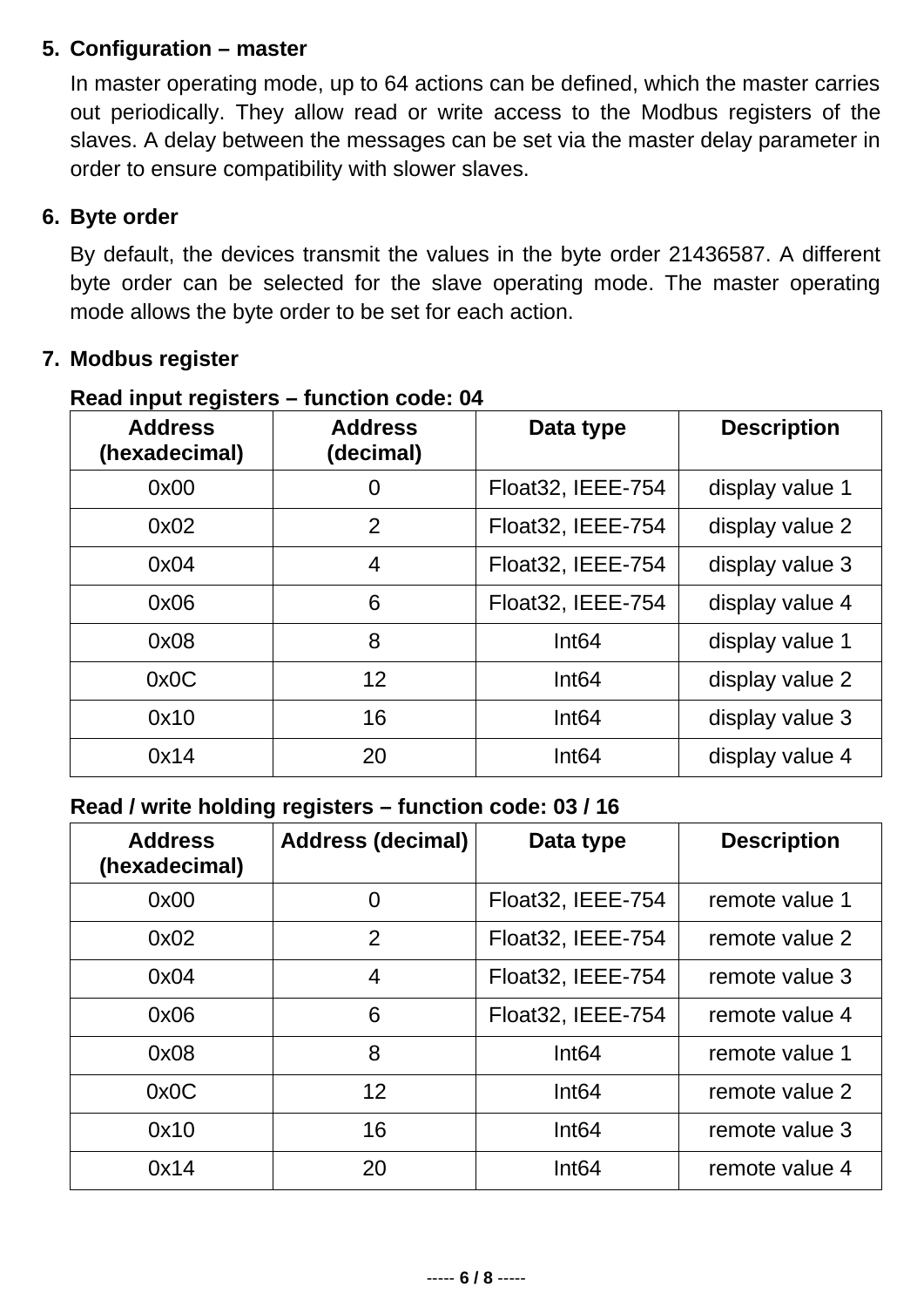#### **8. Status LEDs**



There are three LEDs on the rear of the device that indicate the device and bus state:

- Power (green)
- Bus (orange)
- Act (red)

| <b>State</b>                                                              | <b>Meaning</b>            |
|---------------------------------------------------------------------------|---------------------------|
| Power (green) shines                                                      | Device on                 |
| Bus (orange) shines or flashes                                            | <b>Bus active</b>         |
| Act (rot) flashes quickly or shines                                       | Device sends              |
| Bus (orange) and Act (rot) flashes with a 2 second pause<br>[master only] | Slave does not<br>respond |

## **9. Communication status display**

The state of the Modbus communication is shown on the display.

| <b>Display</b> | <b>State</b>       | <b>Meaning</b>                     |
|----------------|--------------------|------------------------------------|
|                | Symbol flashes     | <b>Connection problems</b>         |
|                | M (Master) flashes | Device communicates in master mode |
|                | S (Slave) flashes  | Device communicates in slave mode  |